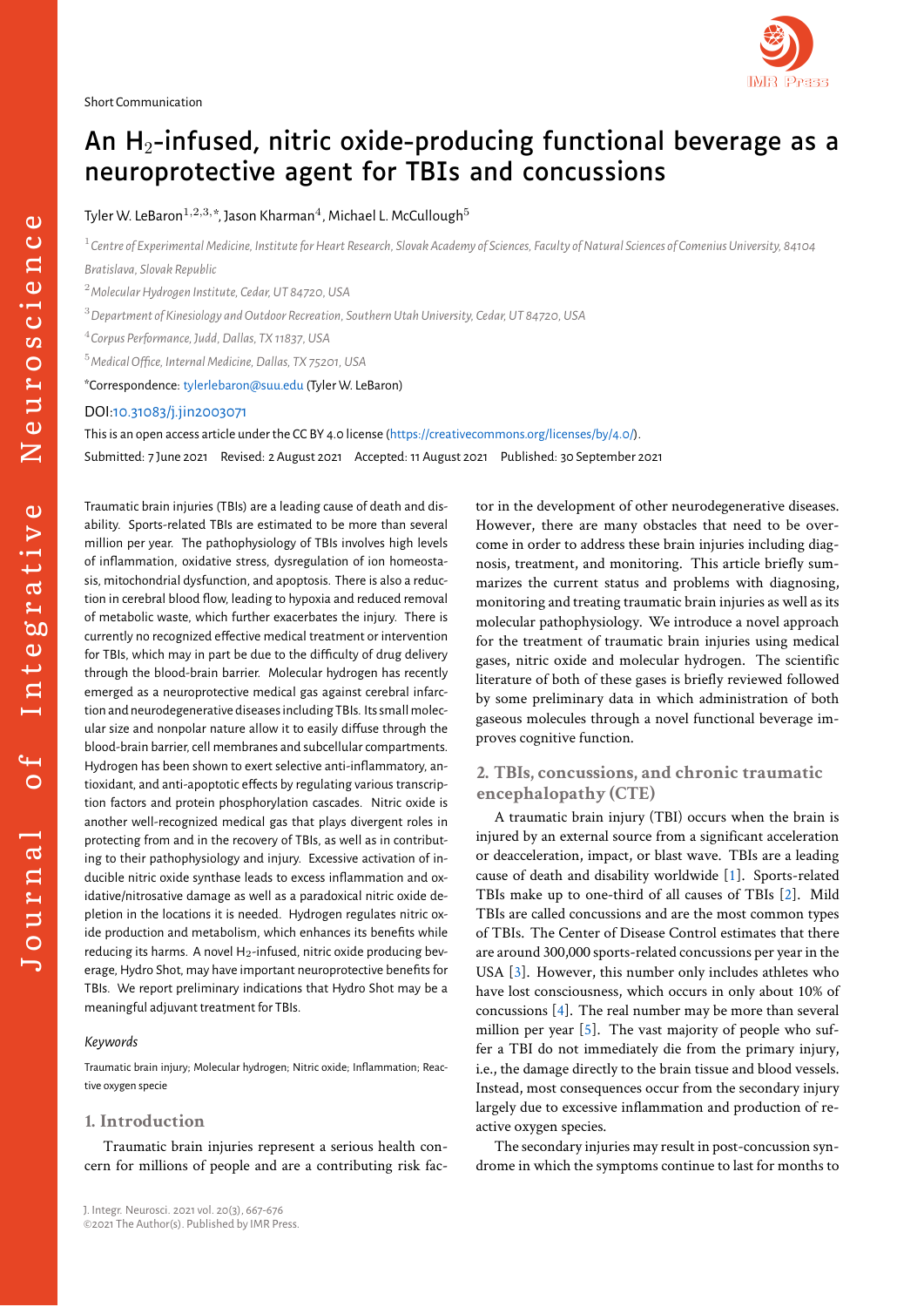more than a year after a TBI. Frequent TBIs increase the risk for developing the neurogenerative disease, chronic traumatic encephalopathy  $[6]$ . It normally takes eight to ten years after repetitive concussions for the stages of CTE to appear. The symptoms of these stages include confusion, headaches, memory loss, impulsiv[e b](#page-7-5)ehavior, depression, suicidality, etc. [6].

## **3. Diagnosis and testing for TBIs**

Diagnosis of TBIs may include neuroimaging such as a [co](#page-7-5)mputed tomography (CT) scan, functional magnetic resonance imaging (fMRI), single photon emission computed tomography (SPECT), and positron emission tomography (PET) scans. However, most concussions are not usually associated with visible lesions that can be detected by current imaging techniques [7]. Unfortunately, there is no urine, saliva, or blood test that can confirm either the existence of a TBI or recovery from a TBI [8]. Accordingly, cognitive functional assessments are imperative to understanding the prognosis and recovery of [T](#page-7-6)BIs [7]. The most widely used psychometric test is the "Immediate post-concussion assessment and cognitive testing" abbre[via](#page-7-7)ted as "ImPACT" [9]. Another method that can be useful is a neuro-diagnostic called Brain Gauge by Cortical Metrics. [T](#page-7-6)his is also an FDA-approved device that has been demonstrated to be an effective tool for monitoring TBIs. It measures eight esse[nti](#page-7-8)al components of brain health including, speed, focus, fatigue, accuracy, sequencing, timing, perception, plasticity, and connectivity [10].

In one study, over 200 student athletes were tracked postconcussion with the Brain Gauge and the results were compared to other methods including ImPACT and balance testing, a[nd i](#page-7-9)t was found that the Brain Gauge was highly sensitive and accurate in the measurements. This is largely because of the high precision and accuracy of measuring reaction time, which is an objective indicator of concussions and recovery [11]. The precision (0.33 milliseconds) is approximately 1000*×* more precise than visual reaction time methods. The Brain Gauge has been validated by over 50 years of clinical studies and is currently used by more than 50 universitiesa[rou](#page-7-10)nd the world. It is also used by the Office of Naval Research and Applied Research Associates to help improve diagnosis and treatment of military personnel exposed to blasts. Accordingly, in addition to conventional ImPACT testing fMRI, CT and PET scans, the Brain Gauge may represent an important tool for concussion diagnostics and to monitor improvements in cognitive function over time.

## **4. Molecular pathophysiology of TBIs**

Despite having a mass of only 2% of the body, the brain constitutes about 20% of the normal resting metabolic rate. In other words, the brain consumes about 20% of the available oxygen in order to maintain normal cognitive function [12]. In order to receive this much oxygen, the brain receives a high proportion (*≈*15%–20%) of the blood from cardiac output [13]. However, after adolescence, cerebral blood flow declines with normal aging at around 0.5% a year [14]. As a logical consequence of the decreased blood flow are the impairments to cognitive function and increased dementia that similarl[y in](#page-7-12)crease with aging [15]. Additionally, middle-aged subjects with metabolic syndrome have decreased [cog](#page-7-13)nitive function and 15% lower blood flow compared to their healthy age-matched counterparts [16].

As expected, traumatic br[ain](#page-7-14) injuries (TBIs) also dysregulate and impair cerebral blood flow [17]. Normally cerebral autoregulation maintains adequate brain perfusion during systemic changes in blo[od](#page-7-15) pressure. However, TBIs impair the brain's autoregulation of blood flow, which is correlated with poor cognitive function [\[17](#page-7-16)]. The decreased cerebral blood flow predicts the severity, cognitive dysfunction, and recovery from a TBI [18]. The reduced brain blood flow means a reduction in oxygen and glucose, which leads to a pathological energy crisis [19]. Re[duce](#page-7-16)d oxygen impairs mitochondrial activity, thus decreasing adenosine triphosphate (ATP) from oxidative [pho](#page-7-17)sphorylation. Under low oxygen conditions, anaerobic glycolysis would normally increase to ensure sufficient AT[P; h](#page-7-18)owever, although glycolysis increases, the lower blood supply limits glucose availability resulting in further reductions in ATP and subsequent neuronal dysfunction [20].

The decrease in ATP production decreases  $Na^+/K^+$  AT-Pase pump activity resulting in membrane depolarization and dysregulation of potassium, calcium, and sodium ions. As a consequence, high [lev](#page-7-19)els of the excitatory neurotransmitter glutamate are released resulting in excessive neuronal stimulation leading to more ion imbalances. This is called glutamate excitotoxicity since the process is toxic to the cells and leads to cellular death [21]. The increased calcium levels directly stimulate apoptotic pathways resulting in more cell death. Calcium also activates various inflammatory transcription factors such as the proto-oncogene c-FOS, (nuclear factor of activated T-cells) [N](#page-8-0)FAT, (nuclear factor kappalight-chain-enhancer of activated B cells (NF-*κ*B), toll like receptor 4 (TLR4), high-mobility group box 1 (HMGB1), protein kinase C (PKC), and inducible nitric oxide synthase (iNOS). The increased inflammation further triggers neuronal apoptosis. Additionally, the ion imbalances, high inflammation, and activation of protein kinase C and iNOS result in over production of reactive oxygen species leading to direct damage to deoxyribonucleic acid (DNA), ribonucleic acid (RNA), proteins, and cell membranes, which further increases inflammation, mitochondrial dysfunction, and cell death. The pathological situation worsens as the blood flow decreases further. This not only impairs oxygen and substrate availability, but also the ability to remove cellular metabolic waste including excess neurotransmitters and inflammatory mediators. Fig. 1 provides a recapitulation of primary and secondary TBI pathology and related sequala along with various proposed interventions.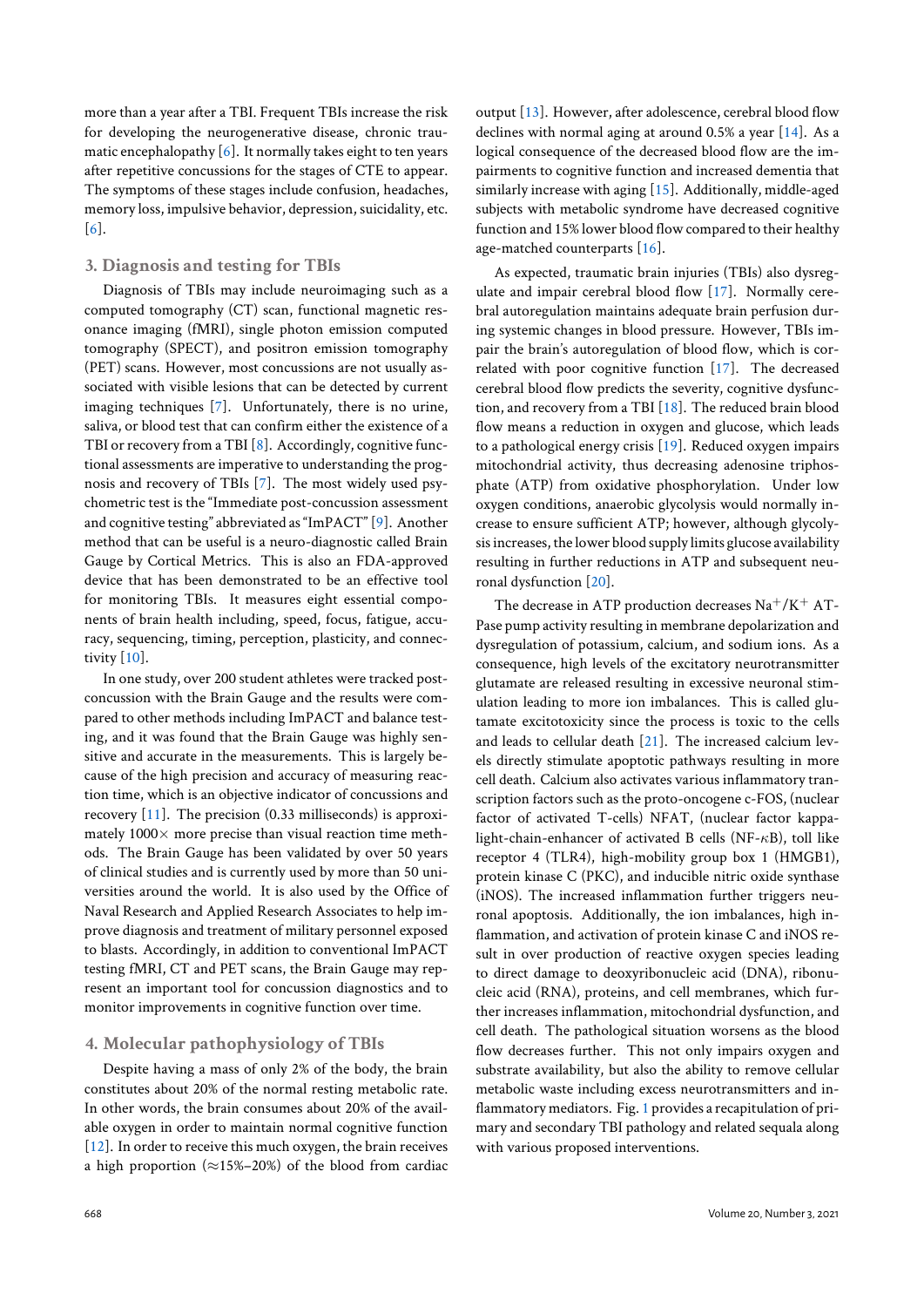## **Interventions**

- Antioxidants
- Anti-inflammatories
- Molecular hydrogen

#### **Intervention**

Helmets, cushion, avoidance



**Fig. 1. Pathophysiology of TBI injury and related consequences and interventions.**

#### **5. Treatment for TBIs**

Immediate treatment of a TBI is imperative to help reduce the secondary injuries previously discussed. However, there is no known effective treatment or medications for TBI. Most recommendations simply include physical rest while slowly transitioning from light work back to normal activity once it appears that cognitive function has been restored [8]. However, this does not address the pathological cascades resulting in secondary brain injury such as oxidative stress, inflammation, reduced blood flow, metabolic dysregulation, glutamate excitotoxicity, and neuronal apoptosis. Conventio[nal](#page-7-7) antioxidants and anti-inflammatories are often ineffective at preventing or treating human diseases [22], but still may have some benefit for TBI [23].

There have been many preclinical studies in various animal models using different bioactive molecules. For example, in a mouse model of TBI-induc[ed](#page-8-1) by controlled cortical impact, treatment [wi](#page-8-2)th *Coriolus versicolor* and *Hericium erinaceus* from mushrooms restored behavioral alterations and decreased the neuroinflammatory and oxidative stress [24]. In a similar TBI-mouse model, administration of artesunate from the Chinese plant *Artemisia annua* was able to favorably modulate neurotropic factors and suppress NF-*κ*B and the nucleotide-binding oligomerization domain, leucine[rich](#page-8-3)-containing family, pyrin domain-containing 3 (NLRP3) inflammasome complex [25]. However, despite a variety of animal models of TBIs [26], there is a fundamental disconnect between these studies and successful translation to treating people for TBIs [27]. One of the challenges with treating TBIs with pharmaceuticals/nutraceuticals is that they do not easily penetrate the bloo[d-b](#page-8-4)rain barrier because of their size, charge, and polarity [\[28](#page-8-5)].

## **6. Molecular hydrogen**

Molecular hydro[gen](#page-8-6)  $(H<sub>2</sub>$  gas) has recently emerged as an ergogenic and medicinal therapeutic for exercise performance [29] and clinical medicine [30], respectively. Hydrogen is the smallest molecule in the universe with no charge or polarity, which gives it the fastest rate of diffusion and easy penetration through cell membranes, including the intracellular co[mp](#page-8-7)artments such as the [mito](#page-8-8)chondria and nucleus, and easily diffuses through the blood-brain barrier [30]. Hydrogen was first shown to be neuroprotective in 2007, when an article published in *Nature Medicine* demonstrated that  $H<sub>2</sub>$  could markedly suppress brain damage in a rat model of cerebral infarction induced by a middle cerebral a[rter](#page-8-8)y occlusion [31]. The article further demonstrated that  $H_2$  acts as a selective antioxidant in that it only reduces the highly toxic oxidants and does not neutralize the beneficial signaling molecules [31]. Since then, around 2000 publications and over 10[0 hu](#page-8-9)man clinical studies have added credence to the therapeutic effects of  $H_2$ . However, the exact primary targets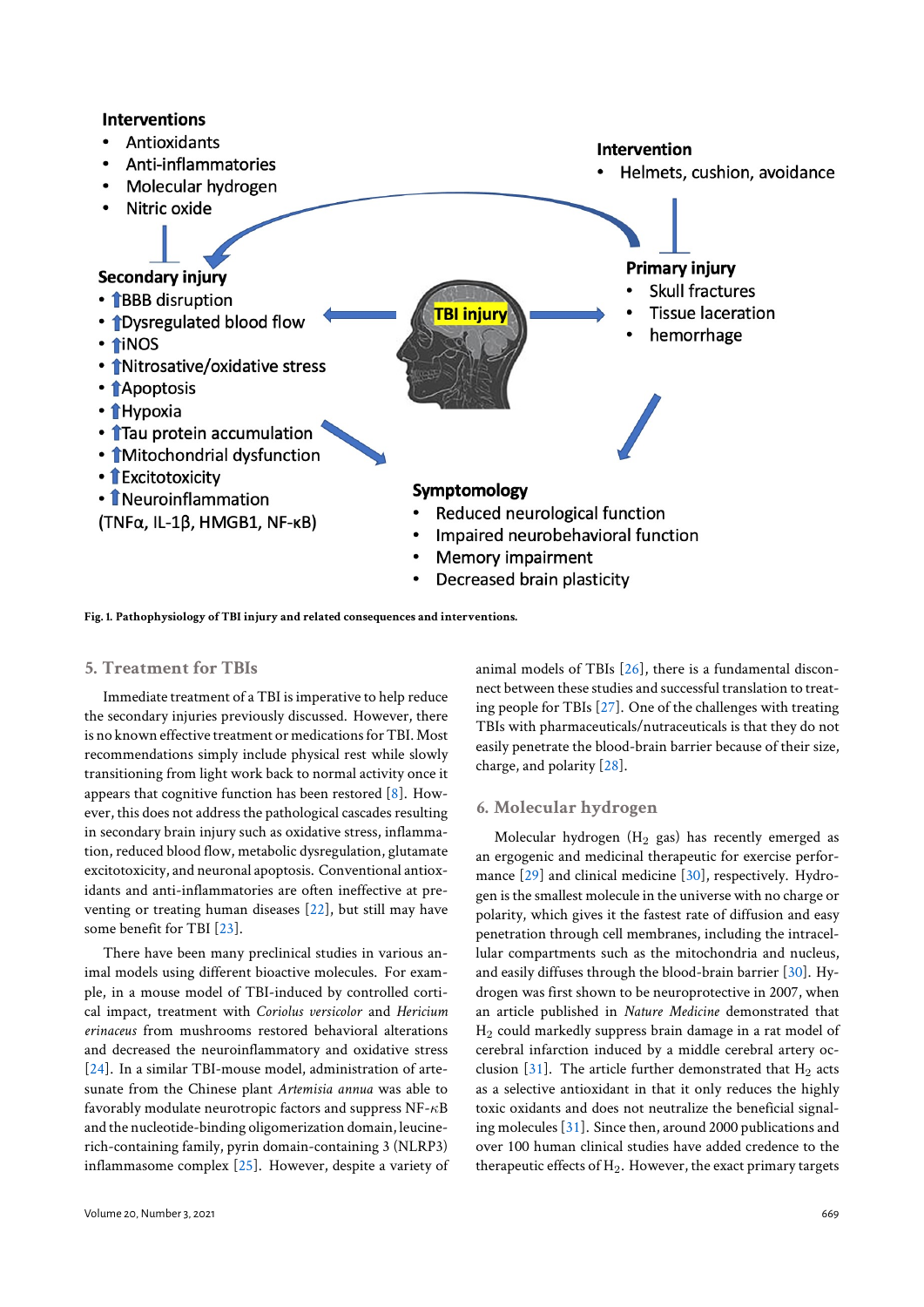remain elusive, and the main mechanisms have largely been attributed to hydrogen's unique selective antioxidant, antiinflammatory, and cell-signal modulating activities.

#### *Hydrogen administration for TBIs and concussions*

The chemical properties and biological effects of hydrogen make it an attractive molecule for the treatment of TBIs. There are many therapeutic effects of  $H_2$  that could feasibly be of benefit in protecting against TBIs, including protection against glutamate-induced excitotoxicity [32], regulation of aberrant calcium signaling [33], inhibition of mitochondrial permeability transition pores [34], suppression of proinflammatory cytokines and proteins that are often expressed in TBIs (e.g., cFOS, NFAT, NF-*κ*B, TLR4[, H](#page-8-10)BMG1, NLRP3, protein kinase C, etc.) [30], [and](#page-8-11) other conceivable benefits as has been recently reviewed [3[5\].](#page-8-12) A number of studies have specifically investigated the effects of  $H_2$  administration on TBIs and reported favorable results. For example, a study from University of W[ash](#page-8-8)ington found that drinking hydrogen water was protective again[st t](#page-8-13)he neurodegenerative changes induced by a TBI [36]. They used an experimental model of controlled cortical impact, which induced significant neuropathological aberrations. However, ingestion of hydrogen-rich water reversed TBI-induced edema by *≈* 50%, completely blocked patho[log](#page-8-14)ical tau expression, attenuated inflammatory cytokines, reversed the pathological changes in aquaporin-4, HIF-1, MMP-2, and MMP-9. Moreover, it was found that hydrogen treatment either increased or preserved the mitochondrial ATP levels independent of the electron transport chain  $[36]$ . Similarly, another group using a rat model ( $n = 50$ ) of free-fall impact found that  $H_2$ significantly improved the neurological severity score compared to the TBI group without hydrogen. Mechanistically it was found that expression of [inf](#page-8-14)lammatory markers tumor necrosis factor alpha (TNF-*α*), interleukin 1 beta (IL-1*β*), reactive oxygen species (ROS) levels, and markers of apoptosis all significantly decreased [37]. Correspondingly, another report found that  $H_2$  significantly increased the 7-day survival time and reduced neurological deficits [38]. This was mediated by  $H_2$ -enhanced translocation of cytoprotective Nrf2 protein into the nucleu[s r](#page-8-15)esulting in decreased oxidative stress [38]. Table 1 (Ref. [36, 38–50]) provides a summary of the symptomatic, cellular, and molecular [ben](#page-8-16)efits of H<sub>2</sub> on TBIs and concussions.

In addition to the studies directly using  $H_2$  to treat TBIs, there are also [sup](#page-8-16)portive [c](#page-4-0)linical [stu](#page-8-14)[die](#page-8-16)s [on](#page-8-17) the use of  $H_2$  for other brain injuries that share common pathologies. For example, human clinical studies have demonstrated that hydrogen improves mild cognitive impairments [51], cerebral infarction [52], and improves mood and anxiety in healthy subjects [53]. As mentioned earlier, subjects with metabolic syndrome tend to have lower cerebral blood flow [16], and several clinical studies have demonstrated that [dri](#page-8-18)nking hydrogen wate[r ca](#page-8-19)n improve this condition [54–56]. Another human [stud](#page-8-20)y in newborn infants ( $n = 40$ ) that suff[ere](#page-7-15)d from reduced cerebral blood flow were administered hydrogen water two days after birth daily for ten days [57]. Hydrogen water was shown to be safe and lowered the inflammatory markers TNF*α* and IL-6 and significantly decreased neuron–specific enolase, a sensitive marker for nerve c[ell d](#page-9-0)amage [57].

## **7. Role of nitric oxide in TBIs and concussions**

Another medical gas that has shown therapeutic effects for TBIs is nitric oxide (NO<sup>•</sup>) [58]. Nitric oxide is primarily produced via nitric oxide synthase (NOS) enzymes, of which there are three isoforms, namely, inducible NOS (iNOS), neuronal NOS (nNOS), and endothelial NOS (eNOS) [59]. Nitric oxide levels gradually de[cre](#page-9-1)ase with age; a 70-year-old may have a 75% reduction in nitric oxide levels compared to a healthy 20-year-old  $[60]$ . This may help explain why cerebral blood flow also decreases with age [14, 15]. One pri[nci](#page-9-2)pal reason why nitric oxide can improve TBI is because it is able to increase cerebral blood flow, which is significantly reduced following a TBI [\[17](#page-9-3)]. Accordingly, nitric oxide also has many beneficial effects if its production [an](#page-7-13)[d m](#page-7-14)etabolism are regulated and in the desired locations where it can increase the needed blood flow [58]. One study found that when nitric oxide was adminis[tere](#page-7-16)d post-TBI via inhalation in mice, there was a significantly reduced lesion volume and brain edema with less disruption to the blood-brain barrier and improved neurological fu[ncti](#page-9-1)on [61]. Similarly, another group reported that nitric oxide administration significantly protected against TBI-induced neuronal cell necrosis and maintained cerebral autoregulation [of](#page-9-4) blood flow in juvenile pigs [62].

#### *Pathological effects of nitric oxide*

However, nitric oxide also has a dark side as its dysregulat[ion](#page-9-5) mediates many of the pathological consequences of TBIs. A decreased eNOS activity results in decreased blood flow and subsequent reductions in oxygen and glucose availability, and decreased removal of metabolic waste and cellular debris. The increased inflammation leads to an increased iNOS activation, which is expressed in macrophages and glial cells [63]. Unlike eNOS, increased iNOS expression is often harmful and contributes to the pathophysiology of secondary TBI injuries [63]. The high levels of NO<sup>•</sup> increase the reactions with superoxide, which forms peroxynitrite (ONOO– ). This [high](#page-9-6)ly oxidative molecule damages mitochondria, the vascular endothelium, and smooth muscle cells [64]. Additionally, the high [iNO](#page-9-6)S activity results in local substrate depletion for eNOS activity, paradoxically resulting in NO<sup>•</sup> depletion [58].

In humans suffering severe TBI, the levels of arginine and citrulline were significantly reduced com[par](#page-9-7)ed to the control group [65]. Accordingly, increasing or preserving arginine availability is paramount in improving the prognos[is o](#page-9-1)f TBIs. This can be attenuated by increasing arginine availability via s[upp](#page-9-8)lementation [66]. Supplementation with cit-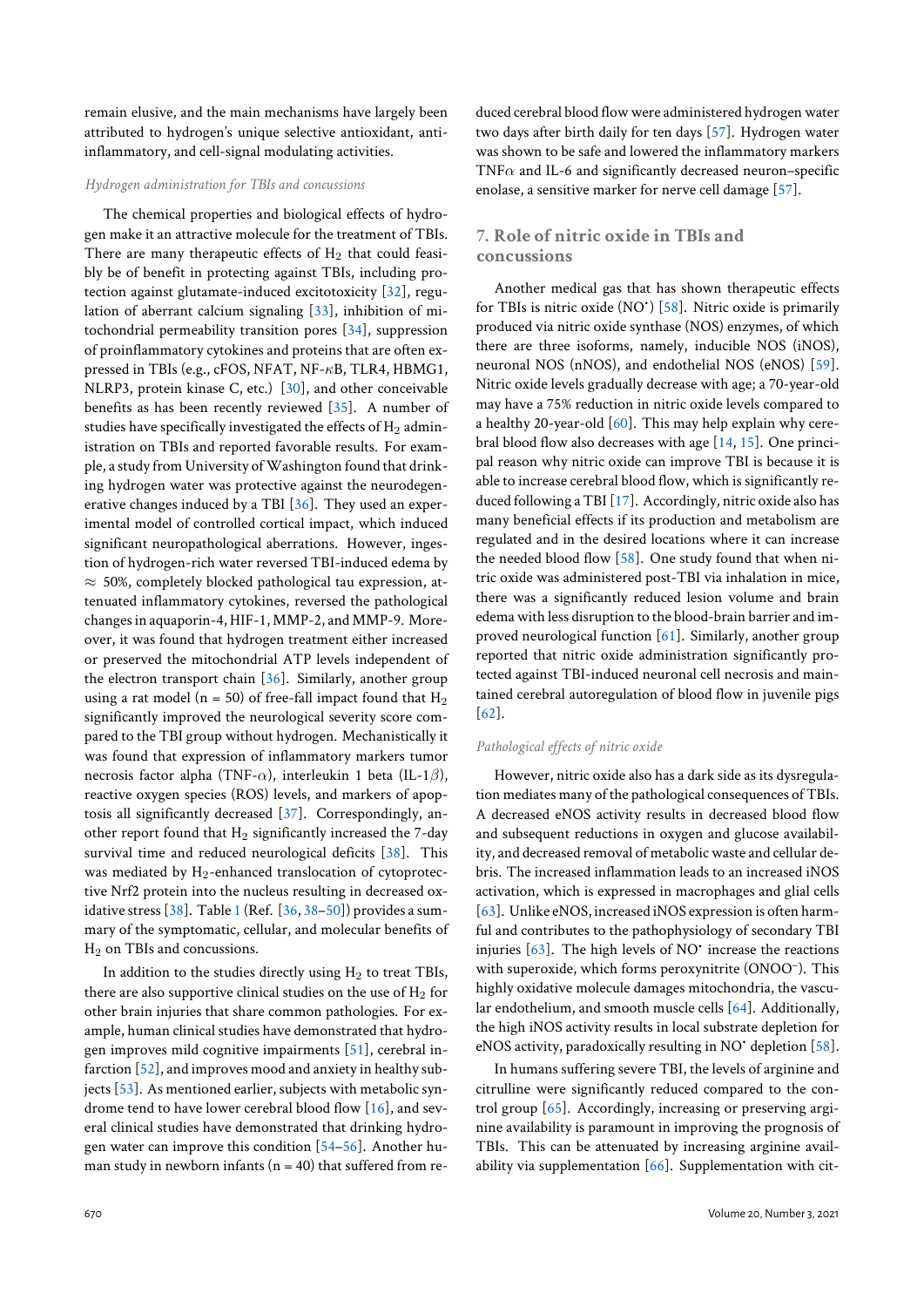<span id="page-4-0"></span>

| Phenotypic, cellular and mechanistic effects of $H_2$ on TBI/concussions | Reference        |
|--------------------------------------------------------------------------|------------------|
| Symptomatic/phenotypic benefits                                          |                  |
| Improved neurofunctional outcome                                         | $[39]$           |
| Improved neurological severity score                                     | $[38]$           |
| Improve neurological function                                            | [40, 41]         |
| Improved neurobehavioral function                                        | $[41]$           |
| Prevention of neurological dysfunction                                   | $[42]$           |
| Reduced neurological deficits                                            | [38, 43]         |
| Improved cognitive performance and brain plasticity                      | $[44]$           |
| Increased 7-day survival rates                                           | $[38]$           |
| Cellular/tissue benefits                                                 |                  |
| Reduced brain edema                                                      | $[41 - 46]$      |
| Reduced lesion volume                                                    | [40]             |
| Reduced tissue damage/cell death                                         | $[39]$           |
| Reduced blood-brain barrier permeability/disruption                      | $[40 - 42]$      |
| Increased angiogenesis/capillarization                                   | [46]             |
| Molecular benefits                                                       |                  |
| Reduced mast cell activation                                             | $[41]$           |
| Reduced microglia activation and neuroinflammation                       | $[47]$           |
| Reduced apoptosis (increased Bcl-2/Bax ratio, and decreased caspase-3)   | [39, 43, 48]     |
| Reduced aquaporin expression                                             | [36, 45]         |
| Reduced pathological tau expression                                      | $[36]$           |
| Reduced silent information regulator 2 (sir2)<br>٠                       | $[44]$           |
| Reduced inflammation (e.g., TNF $\alpha$ , IL-1 $\beta$ , HMGB1)<br>٠    | [36, 42, 48]     |
| Reduced reactive oxygen species<br>٠                                     | [40, 43, 44, 48] |
| Increased antioxidant status                                             | [40, 41, 48]     |
| Increased brain-derived neurotropic factor                               | $[44]$           |
| <b>Increased ATP levels</b>                                              | $[36]$           |
| Regulation of autophagy activation                                       | [49, 50]         |

**Table 1. Benefits of H**<sup>2</sup> **for TBIs and concussions.**

Bcl-2, B-cell lymphoma protein 2; Bax, Bcl2 associated X-protein.

rulline is more effective at increasing plasma arginine and NO<sup>•</sup> levels compared to supplementing with arginine [67]. Low levels of citrulline may also lead to NOS uncoupling, which induces further oxidative and cellular damage [68].

## **8. Molecular hydrogen and nitric oxide combination**

The novel combination of these two medical gases [has](#page-9-9) important clinical implications [69]. For example, molecular hydrogen is able to attenuate the aforementioned dark side of nitric oxide and regulate its production and metabolism. This includes (i) enhanced expression of protective eNOS, (ii) decreased inflammatory mediat[ors](#page-9-10) that impair NO• signaling, (iii) decreased pathological iNOS activity, (iv) reductions in ONOO– formation, and (v) protection against ONOO– as evidenced by the elimination of nitrotyrosine levels when the two gases were administered simultaneously[70]. Additionally,  $H_2$  can enhance the benefits of NO $\cdot$  by regulating its production and increasing its circulating half-life while also enhancing its therapeutic effects [71].

## **9. Methods and resu[lts](#page-8-31) [fo](#page-8-17)r a novel**  $H_2/NO^*$ **functional beverage**

In order to evaluate the potential of an  $\rm H_2/NO^*$  combination on cognitive function using neurocognitive assessments, we used a beverage called Hydro Shot. This is a zero-calorie, functional beverage containing nitric-oxide-stimulating citrulline that has been infused with molecular hydrogen. The concentration of  $H_2$  is above 2 mg/L as determined via gas chromatography (H<sub>2</sub> Analytics, Las Vegas, USA; SRI 8610C; California, USA). All ingredients have a high safety profile and are designated as GRAS (Generally Recognized as Safe) by the USFDA. It was previously reported [71] that this novel H2-infused, nitric oxide-producing functional beverage significantly increased nitric oxide production and blood flow [72] with a corresponding increase in exercise performance and cognitive function [71]. Here, we bri[efly](#page-9-11) report the effects of Hydro Shot on various cognitive indices using different neurocognitive testing methods as explained below t[hat](#page-9-12) are used to indicate the presence of TBIs and concussions. The cognitive fun[ctio](#page-9-11)n of six male subjects (*>*65 years) was tested. All tests were carried out in an open label, nonblinded fashion Since results were similar, we presented the computer-generated graphics for a 74-year-old male. Due to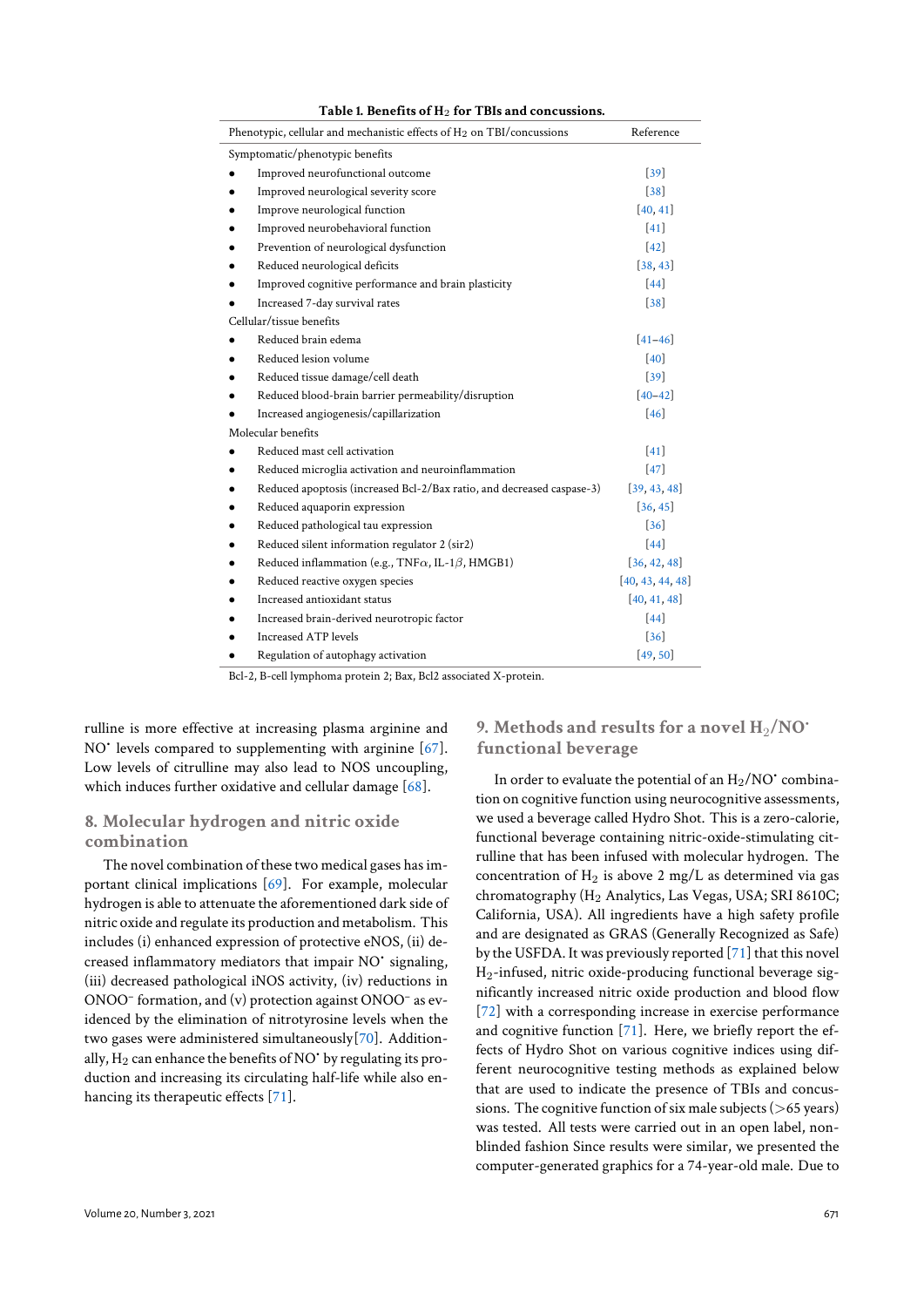## **ImPACT Clinical Scores**

<span id="page-5-0"></span>

**Fig. 2. Effects of functional beverage on clinical ImPACT scores. Ingestion of beverage improved ImPACT scores compared to baseline.**

the sample size and methodology of this study, caution should be employed when interpreting these preliminary results.

## *9.1 H*2*/NO*• *beverage improves clinical ImPACT scores*

In order to assess the effects of the functional beverage on cognitive function related to TBIs, the FDA-approved medical device, ImPACT was used (ImPACT Applications, Inc., Coralville, IA, USA) As mentioned, this widely used computer software gives a battery of neurocognitive tests for concussion care. A clinical ImPACT report was generated, and the average value of each category was determined. The composite score consisted of five parts (memory verbal, memory visual, visual-motor speed, reaction time, and impulse control). These values were totaled to find the average so that each category as a whole can be compared directly to each other. Fig. 2 shows the results of completing the assessment with and without Hydro Shot. As noted in the figure, this novel functional beverage improved the ImPACT clinical scores indicating its ability to improve functional cognition.

#### *9.2 Hydro shot i[mp](#page-5-0)roves cognitive scores using brain gauge*

It was previously reported that Hydro Shot significantly improved cognitive function as assessed by Brain Gauge (Cortical Metrics, Chapel Hill, NC, USA) [71]. As discussed earlier, the Brain Gauge cognitive assessment tool has been validated by many studies and serves as an important indicator of TBIs. Fig. 3 illustrates the effects of the novel functional beverage on cognitive function using a rad[ar c](#page-9-11)hart.

The  $H_2/NO$  beverage induced significant improvements in the multivariant cognitive indices as illustrated in the radar chart. The scor[es](#page-6-0) were higher and also more symmetrical and balanced. These results indicate that this novel beverage can improve cognitive function as assessed by neuropscyometric testing.

#### **10. Discussion**

TBIs are a leading cause of death and disability worldwide [1]. Various diagnostic and assessment tools are available including neuroimaging techniques (e.g., fMRI, CT and PET scans, etc.), and computer software neuropsychometric testing. However, neuroimaging methods are expensive, time [co](#page-7-0)nsuming, and do not always detect the presence of existing TBIs. The neuropsychometric assessments, such as Im-PACT and Brain Gauge, appear to be more accurate in diagnosing and monitoring TBIs. Brain Gauge has a high level of sensitivity, accuracy, and precision for assessing cognitive function. We report that Hydro Shot significantly improved the clinical scores using ImPACT testing as well as the Brain Gauge. The significant improvements from Hydro Shot may be due to its ability to increase nitric oxide production and subsequent cerebral blood flow as well as the neuroprotective effects of molecular hydrogen.

The level of cerebral blood flow may predict the recovery, injury severity and cognitive function from TBIs. The reduction in cerebral blood flow is largely due to reductions in nitric oxide. Nitric oxide plays a key role in the prognosis, recovery, and pathogenesis of TBIs. Molecular hydrogen also has important benefits for TBIs and concussions at improving neurological outcomes and reduced brain damage. These benefits are primarily due to the unique properties of hydrogen including (i) rapid diffusion and penetration through all cell membranes and subcellular compartments (e.g., nucleus, mitochondria, and blood-brain barrier), (ii) selective antioxidant activity, (iii) selective anti-inflammatory activity, (iv) prevention of pathological apoptosis, (v) favorable effects on microRNA and gene expression, (vi) improved mitochondrial function, (vii) regulation of nitric oxide production and metabolism, (viii) enhancement of nitric oxide's therapeutic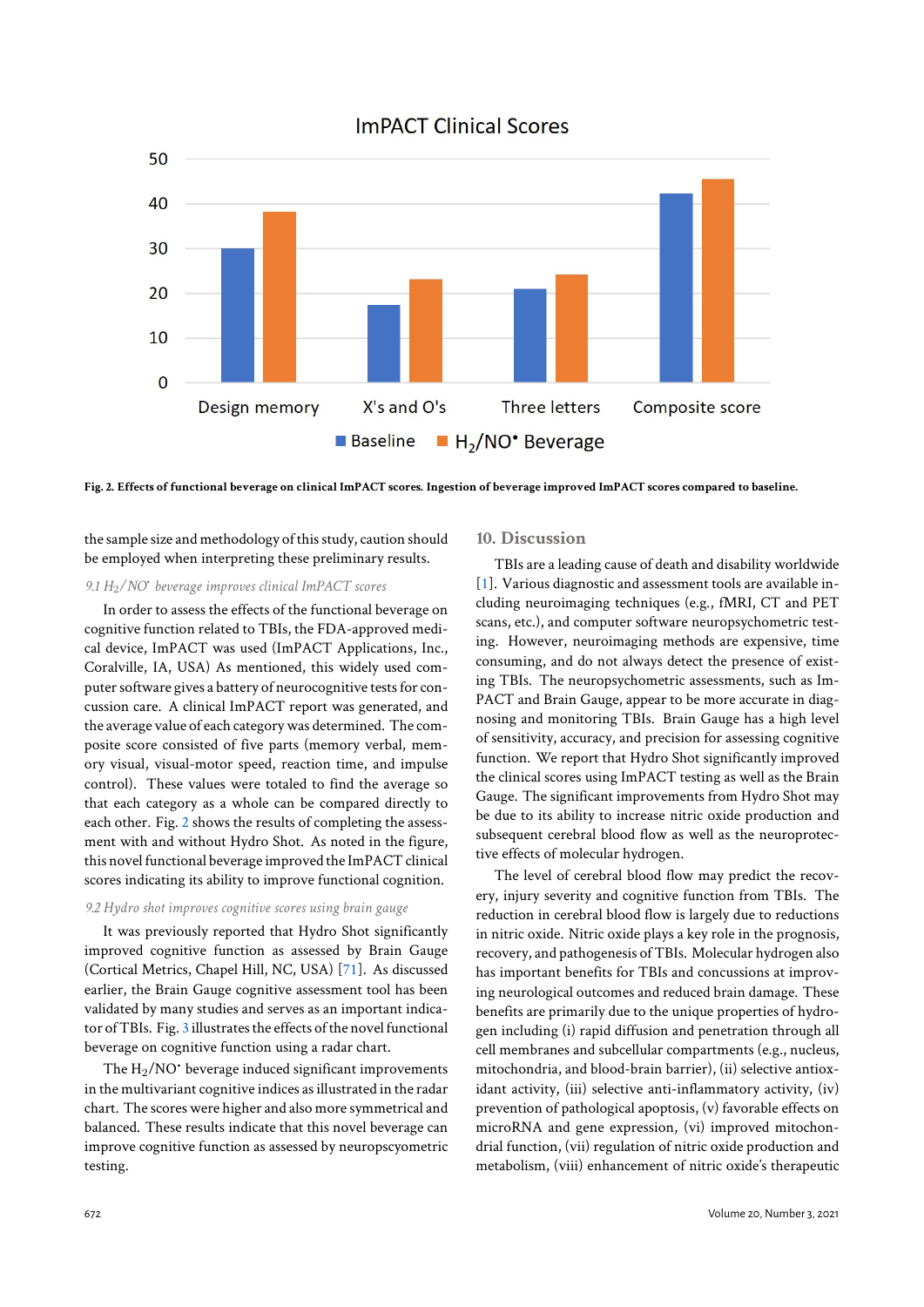<span id="page-6-0"></span>

Fig. 3. Radar charts of cognitive function. (A) Without beverage. (B) With beverage. Cognitive scores were significantly improved above baseline following ingestion of the novel beverage.

effects, (ix) suppression of excess iNOS activity, and (x) protection against nitrosative stress induced by ONOO– .

The cellular damage induced by TBIs is due to both primary and secondary injuries to the brain. Prevention is the best strategy for primary injuries, but once it occurs, then treatment of secondary injuries is paramount. However, no approved or effective medical treatments for TBIs currently exist. The secondary injuries occur due to increased oxidative stress, inflammation, and impaired metabolism largely attributed to reductions in cerebral blood flow, which decreases glucose and oxygen availability. Cerebral blood flow also declines with age in accordance with the decline in nitric oxide levels. Physical exercise and healthy dietary choices increase global and regional cerebral blood flow and improve cognitive functioning [13]. The studies on the effects of molecular hydrogen and nitric oxide make it an attractive combination for TBIs and concussions.

#### **11. Conclusions**

Molecular hydrogen has emerged as an important medical gas with favorable physicochemical properties that make it ideal for the treatment of secondary TBIs. This is supported by pre-clinical studies and relevant human clinical studies. Similarly, nitric oxide has essential biological effects to treat TBIs but not without undesirable side effects. The novel approach of combining molecular hydrogen with nitric oxide may significantly improve the prognosis of TBIs by exerting individual and potential synergistic therapeutic effects with hydrogen mitigating nitric oxide toxicity.

The preliminary results obtained with the novel  $H_2/NO^*$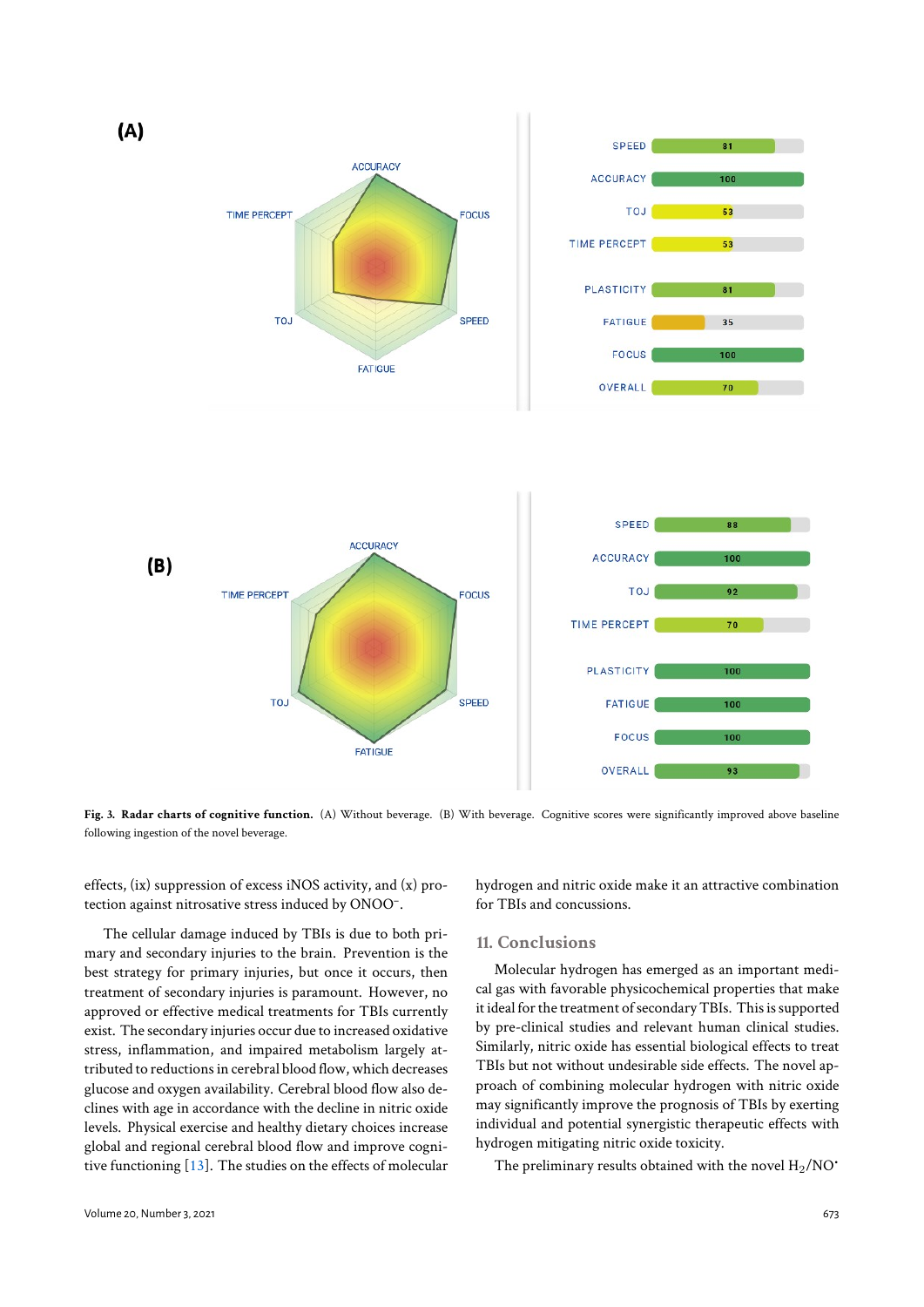functional beverage, Hydro Shot, indicate that such an intervention may offer improvements in not only physical exercise, but also exert neuroprotection against a variety of traumatic brain injuries. However, well-designed, placebocontrolled clinical studies are strongly warranted to further investigate the potential use of the novel and simple approach of using these two medical gases ( $\rm H_2$  and  $\rm NO^*$ ) administered via this unique beverage formulation. It is also recommended that neuroimaging technology be employed to determine the effects of this  $\rm H_2/NO^*$  combination on cerebral blood flow, oxygen concentration, and cerebral activity. Additionally, *in vitro* studies are encouraged to elucidate the molecular mechanisms responsible for the observed therapeutic effects of this novel approach.

### **Abbreviations**

CT, computed tomography; CTE, chronic traumatic encephalopathy; eNOS, endothelial nitric oxide synthase; HIF-1, hypoxia inducible factor; IL-1*β*, interleukin-1 beta; IL-6, interleukin 6; NF-*κ*B, nuclear factor kappa-light-chainenhancer of activated B cells; NFAT, nuclear factor of activated T cells; nNOS, neuronal nitric oxide synthase; Nrf2, nuclear factor erythroid 2-related factor 2; PKC, protein kinase C; iNOS, inducible nitric oxide synthase; ROS, reactive oxygen species; TBI, traumatic brain injury; TLR4, Tolllike receptor 4; HMBG1, high mobility group box 1 protein; TNF*α*, tumor necrosis factor alpha.

## **Author contributions**

TWL, JK, MLM conceived and designed the experiments; JK and MLM performed the experiments; TWL and JK analyzed the data; TWL and JK wrote the manuscript. All authors approved the final manuscript.

#### **Ethics approval and consent to participate**

Not applicable.

#### **Acknowledgment**

We thank H2 Beverages Inc., PO Box 940283, Plano, TX 75094–0283, USA. for providing product for testing, and also Kurt H. Ruppman Sr. for supporting information.

#### **Funding**

This research received no external funding.

## **Conflict of interest**

MLM is a scientific advisor to the company. TWL reports personal fees from medical/academic conferences including travel reimbursement, honoraria, and speaking and consultancy fees from various academic and commercial entities regarding molecular hydrogen. All other authors report no conflict of interest.

#### **References**

- [1] Schönberger M, Ponsford J, Gould KR, Johnston L. The temporal relationship between depression, anxiety, and functional status after traumatic brain injury: a cross-lagged analysis. International Neuropsychological Society. 2011; 17: 781–787.
- <span id="page-7-0"></span>[2] Theadom A, Mahon S, Hume P, Starkey N, Barker-Collo S, Jones K, *et al*. Incidence of sports-related traumatic brain injury of all severities: a systematic review. Neuroepidemiology. 2020; 54: 192–199.
- <span id="page-7-1"></span>[3] Cassidy JD, Carroll LJ, Peloso PM, Borg J, von Holst H, Holm L, *et al*. Incidence, risk factors and prevention of mild traumatic brain injury: results of the WHO collaborating centre task force on mild traumatic brain injury. Rehabilitation Medicine. 2004; 43: 28–60.
- <span id="page-7-2"></span>[4] Cantu RC. Second-impact syndrome. Clinical Journal of Sport Medicine. 1998; 17: 37–44.
- [5] Langlois JA, Rutland-Brown W, Wald MM. The epidemiology and impact of traumatic brain injury: a brief overview. Head Trauma Rehabilitation. 2006; 21: 375–378.
- <span id="page-7-3"></span>[6] Fesharaki-Zadeh A. Chronic traumatic encephalopathy: a brief overview. Frontiers in Neurology. 2019; 10: 713.
- <span id="page-7-4"></span>[7] Graham R, Rivara FP, Ford MA, Spicer CM. Sports-related cxoncussions in youth: improving the science, changing the culture. National Academies Press. 2014.
- <span id="page-7-6"></span><span id="page-7-5"></span>[8] Kamins J, Bigler E, Covassin T, Henry L, Kemp S, Leddy JJ, *et al*. What is the physiological time to recovery after concussion? A systematic review. British Journal of Sports Medicine. 2017; 51: 935–940.
- <span id="page-7-7"></span>[9] Alsalaheen B, Stockdale K, Pechumer D, Broglio SP. Validity of the immediate post concussion assessment and cognitive testing (ImPACT). Sports Medicine. 2016; 46: 1487–1501.
- [10] Tommerdahl M, Lensch R, Francisco E, Holden J, Favorov O. The brain gauge: a novel tool for assessing brain health. Journal of Science and Medicine. 2019; 1: 1–19.
- <span id="page-7-9"></span><span id="page-7-8"></span>[11] Tommerdahl M, Francisco E, Holden J, Lensch R, Tommerdahl A, Kirsch B, *et al*. An accurate measure of reaction time can provide objective metrics of concussion. Journal of Science and Medicine. 2020; 2.
- <span id="page-7-10"></span>[12] Raichle ME, Gusnard DA. Appraising the brain's energy budget. Proceedings of the National Academy of Sciences of the United States of America. 2002; 99: 10237–10239.
- [13] Joris PJ, Mensink RP, Adam TC, Liu TT. Cerebral blood flow measurements in adults: a review on the effects of dietary factors and exercise. Nutrients. 2018; 10: 530.
- <span id="page-7-12"></span><span id="page-7-11"></span>[14] Leenders KL, Perani D, Lammertsma AA, Heather JD, Buckingham P, Healy MJ, *et al*. Cerebral blood flow, blood volume and oxygen utilization. Normal values and effect of age. Brain. 1990; 113: 27–47.
- <span id="page-7-13"></span>[15] Mak HK, Chan Q, Zhang Z, Petersen ET, Qiu D, Zhang L, *et al*. Quantitative assessment of cerebral hemodynamic parameters by QUASAR arterial spin labeling in alzheimer's disease and cognitively normal elderly adults at 3-tesla. Alzheimer's Disease. 2012; 31: 33–44.
- <span id="page-7-14"></span>[16] Birdsill AC, Carlsson CM, Willette AA, Okonkwo OC, Johnson SC, Xu G, *et al*. Low cerebral blood flow is associated with lower memory function in metabolic syndrome. Obesity. 2013; 21: 1313–1320.
- <span id="page-7-15"></span>[17] Ding K, Tarumi T, Tomoto T, McColloster M, Le T, Dieppa M, *et al*. Impaired cerebral blood flow regulation in chronic traumatic brain injury. Brain Resport. 2020; 1743: 146924.
- <span id="page-7-16"></span>[18] Ware JB, Dolui S, Duda J, Gaggi N, Choi R, Detre J, *et al*. Relationship of cerebral blood flow to cognitive function and recovery in early chronic traumatic brain injury. Neurotrauma. 2020; 37: 2180–2187.
- <span id="page-7-17"></span>[19] Bowen AP. Second impact syndrome: a rare, catastrophic, preventable complication of concussion in young athletes. Emergency Nursing. 2003; 29: 287–289.
- <span id="page-7-19"></span><span id="page-7-18"></span>[20] Mahooti N. Sports-related concussion: acute management and chronic postconcussive issues. Child and Adolescent Psychiatric Clinics of North America. 2018;27:93–108.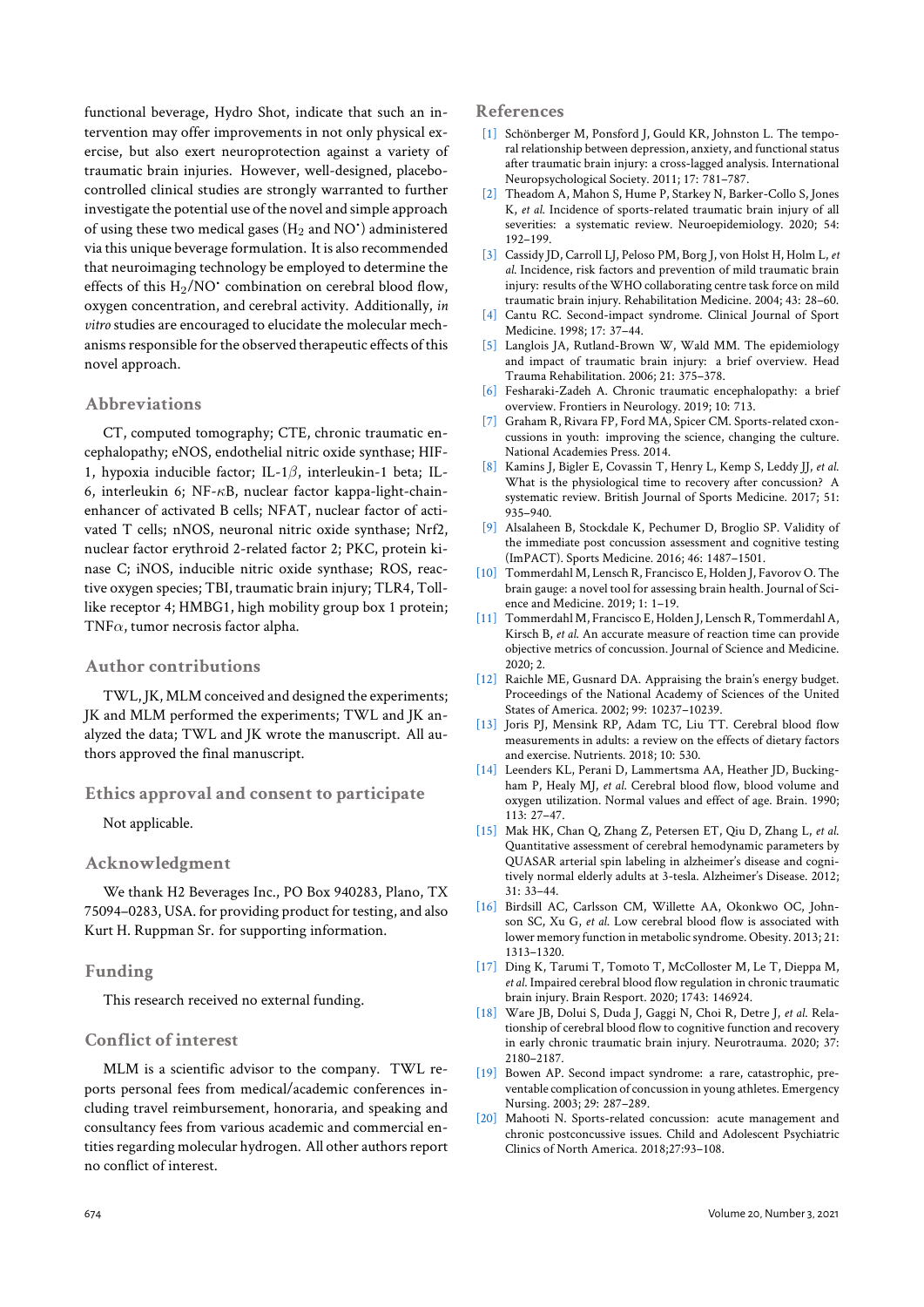- [21] Lipton P. Ischemic cell death in brain neurons. Physiological Review. 1999; 79: 1431–568.
- [22] Bjelakovic G, Nikolova D, Gluud LL, Simonetti RG, Gluud C. Mortality in randomized trials of antioxidant supplements for primary and secondary prevention: systematic review and metaanalysis. Journal of the American Medical Association. 2007; 297: 842–857.
- <span id="page-8-1"></span><span id="page-8-0"></span>[23] Wood J, Fabian TC, Mangiante EC. Penetrating neck injuries: recommendations for selective management. Trauma. 1989; 29: 602–605.
- <span id="page-8-2"></span>[24] D'Amico R, Trovato Salinaro A, Fusco R, Cordaro M, Impellizzeri D, Scuto M,*et al*. *Hericium erinaceus* and *coriolus versicolor* modulate molecular and biochemical changes after traumatic brain injury. Antioxidants. 2021; 10: 898.
- <span id="page-8-3"></span>[25] Gugliandolo E, D'Amico R, Cordaro M, Fusco R, Siracusa R, Crupi R, *et al*. Neuroprotective effect of artesunate in experimental model of traumatic brain injury. Frontiers in Neurology. 2018; 9: 590.
- [26] Bodnar CN, Roberts KN, Higgins EK, Bachstetter AD. A systematic review of closed head injury models of mild traumatic brain injury in mice and rats. Neurotrauma. 2019; 36: 1683–1706.
- [27] Iboaya A, Harris JL, Arickx AN, Nudo RJ. Models of traumatic brain injury in aged animals: a clinical prspective. Neurorehabil Neural Repair. 2019; 33: 975–988.
- <span id="page-8-5"></span><span id="page-8-4"></span>[28] Persidsky Y, Ramirez SH, Haorah J, Kanmogne GD. Blood-rain barrier: structural components and function under physiologic and pathologic conditions. Neuroimmune Pharmacol. 2006; 1: 223–236.
- <span id="page-8-6"></span>[29] LeBaron TW, Laher I, Kura B, Slezak J. Hydrogen gas: from clinical medicine to an emerging ergogenic molecule for sports athletes. Canadian Journal of Physiology and Pharmacology. 2019; 97: 737–807.
- <span id="page-8-7"></span>[30] LeBaron TW, Kura B, Kalocayova B, Tribulova N, Slezak J. A new approach for the prevention and treatment of cardiovascular disorders. Molecular Hydrogen Significantly Reduces the Effects of Oxidative Stress. Molecules. 2019; 24: 2076.
- <span id="page-8-8"></span>[31] Ohsawa I, Ishikawa M, Takahashi K, Watanabe M, Nishimaki K, Yamagata K, *et al*. Hydrogen acts as a therapeutic antioxidant by selectively reducing cytotoxic oxygen radicals. Nature Medicine. 2007; 13: 688–694.
- <span id="page-8-9"></span>[32] Wei L, Ge L, Qin S, Shi Y, Du C, Du H, *et al*. Hydrogen-rich saline protects retina against glutamate-induced excitotoxic injury in guinea pig. Experimental Eye Research. 2012; 94: 117–127.
- [33] Han L, Tian R, Yan H, Pei L, Hou Z, Hao S, *et al*. Hydrogen-rich water protects against ischemic brain injury in rats by regulating calcium buffering proteins. Brain Research. 2015; 1615: 129–138.
- <span id="page-8-11"></span><span id="page-8-10"></span>[34] Yoshida A, Asanuma H, Sasaki H, Sanada S, Yamazaki S, Asano Y, *et al*. H(2) mediates cardioprotection via involvements of K(ATP) channels and permeability transition pores of mitochondria in dogs. Cardiovascular Drugs and Therapy. 2012; 26: 217–226.
- <span id="page-8-12"></span>[35] Hu HW, Chen ZG, Liu JG, Chen G. Role of hydrogen in traumatic brain injury: a narrative review. Medical Gas Research. 2021; 11: 114–120.
- <span id="page-8-13"></span>[36] Dohi K, Kraemer BC, Erickson MA, McMillan PJ, Kovac A, Flachbartova Z, *et al*. Molecular hydrogen in drinking water protects against neurodegenerative changes induced by traumatic brain injury. PLoS ONE. 2014; 9: e108034.
- <span id="page-8-14"></span>[37] Fu J, Lan Q, Wang D, Wang Y, Liu Y. Effect of hydrogen-rich water on the chondriosome damage and cytokines in brain tissue of rats with traumatic brain injury. Zhonghua Wei Zhong Bing Ji Jiu Yi Xue. 2018; 30: 317–321.
- <span id="page-8-15"></span>[38] Yuan J,Wang D, Liu Y, Chen X, Zhang H, Shen F,*et al*. Hydrogenrich water attenuates oxidative stress in rats with traumatic brain injury via Nrf2 pathway. Surgical Research. 2018; 228: 238–246.
- <span id="page-8-16"></span>[39] Hong Y, Shao A, Wang J, Chen S, Wu H, McBride DW, *et al*. Neuroprotective effect of hydrogen-rich saline against neurologic damage and apoptosis in early brain injury following subarachnoid hemorrhage: possible role of the Akt/GSK3beta signaling pathway. PLoS ONE. 2014; 9: e96212.
- <span id="page-8-22"></span><span id="page-8-21"></span>[40] Ji X, Tian Y, Xie K, Liu W, Qu Y, Fei Z. Protective effects of

hydrogen-rich saline in a rat model of traumatic brain injury via reducing oxidative stress. Journal of Surgical Research. 2012; 178: e9–16.

- [41] Zhan Y, Chen C, Suzuki H, Hu Q, Zhi X, Zhang JH. Hydrogen gas ameliorates oxidative stress in early brain injury after subarachnoid hemorrhage in rats. Critical Care Medicine. 2012; 40: 1291– 1296.
- <span id="page-8-23"></span>[42] Tian R, Hou Z, Hao S, Wu W, Mao X, Tao X, *et al*. Hydrogen-rich water attenuates brain damage and inflammation after traumatic brain injury in rats. Brain Research. 2016; 1637: 1–13.
- <span id="page-8-27"></span>[43] Li TT, YangWC,Wang YZ, Sun T, Cao HL, Chen JF, *et al*. Effects of a high concentration of hydrogen on neurological function after traumatic brain injury in diabetic rats. Brain Research. 2020; 1730: 146651.
- <span id="page-8-24"></span>[44] Hou Z, Luo W, Sun X, Hao S, Zhang Y, Xu F, *et al*. Hydrogenrich saline protects against oxidative damage and cognitive deficits after mild traumatic brain injury. Brain Research Bulletin. 2012; 88: 560–565.
- <span id="page-8-25"></span>[45] Chen X, Wang D, Liu Y, Yuan J, Zhang H. Effects of hydrogenrich water on the expression of aquaporin 1 in the cerebral cortex of rat with traumatic brain injury. Zhonghua Wei Zhong Bing Ji Jiu Yi Xue. 2016; 28: 460–464.
- <span id="page-8-30"></span>[46] Liu Y, Wang D, Chen X, Yuan J, Zhang H, Fu J, *et al*. Effect of hydrogen-rich water on the angiogenesis in lesion boundary brain tissue of traumatic brain injury-challenged rats. International Journal of Clinical and Experimental Pathology. 2017; 10: 3807–3815.
- <span id="page-8-26"></span>[47] Zhao QH, Xie F, Guo DZ, Ju FD, He J, Yao TT, *et al*. Hydrogen inhalation inhibits microglia activation and neuroinflammation in a rat model of traumatic brain injury. Brain Research. 2020; 1748: 147053.
- <span id="page-8-28"></span>[48] Huang Y, Xie KL, Li JP, Xu N, Gong G, Wang GL, *et al*. Beneficial effects of hydrogen gas against spinal cord ischemia-reperfusion injury in rabbits. Brain Research. 2011; 1378: 125–136.
- <span id="page-8-29"></span>[49] Wang Y, Wang L, Hu T, Wang F, Han Z, Yin Z, *et al*. Hydrogen improves cell viability partly through inhibition of autophagy and activation of PI3K/Akt/GSK3beta signal pathway in a microvascular endothelial cell model of traumatic brain injury. Neurological Research. 2020; 42: 487–496.
- <span id="page-8-31"></span>[50] Jiang X, Niu X, Guo Q, Dong Y, Xu J, Yin N,*et al*. FoxO1-mediated autophagy plays an important role in the neuroprotective effects of hydrogen in a rat model of vascular dementia. Behavioural Brain Research. 2019; 356: 98–106.
- <span id="page-8-17"></span>[51] Nishimaki K, Asada T, Ohsawa I, Nakajima E, Ikejima C, Yokota T, *et al*. Effects of molecular hydrogen assessed by an animal model and a randomized clinical study on mild cognitive impairment. Current Alzheimer Research. 2018; 15: 482–492.
- <span id="page-8-18"></span>[52] Ono H, Nishijima Y, Ohta S, Sakamoto M, Kinone K, Horikosi T, *et al*. Hydrogen gas inhalation treatment in acute cerebral infarction: a randomized controlled clinical study on safety and neuroprotection. Stroke and Cerebrovascular Diseases. 2017; 26: 2587– 2594.
- <span id="page-8-19"></span>[53] Mizuno K, Sasaki AT, Ebisu K, Tajima K, Kajimoto O, Nojima J, *et al*. Hydrogen-rich water for improvements of mood, anxiety, and autonomic nerve function in daily life. Medical Gas Research. 2017; 7: 247–255.
- <span id="page-8-20"></span>[54] LeBaron TW, Singh RB, Fatima G, Kartikey K, Sharma JP, Ostojic SM, *et al*. The effects of 24-week, high-concentration hydrogenrich water on body composition, blood lipid profiles and inflammation biomarkers in men and women with metabolic syndrome: a randomized controlled trial. Diabetes Metabolic Syndrome and Obesity. 2020; 13: 889–896.
- [55] Nakao A, Toyoda Y, Sharma P, Evans M, Guthrie N. Effectiveness of hydrogen rich water on antioxidant status of subjects with potential metabolic syndrome—an open label pilot study. Clinical Biochemistry and Nutrition. 2010; 46: 140–149.
- [56] Song G, Li M, Sang H, Zhang L, Li X, Yao S, *et al*. Hydrogen-rich water decreases serum LDL-cholesterol levels and improves HDL function in patients with potential metabolic syndrome. Journal of Lipid Research. 2013; 54: 1884–1893.